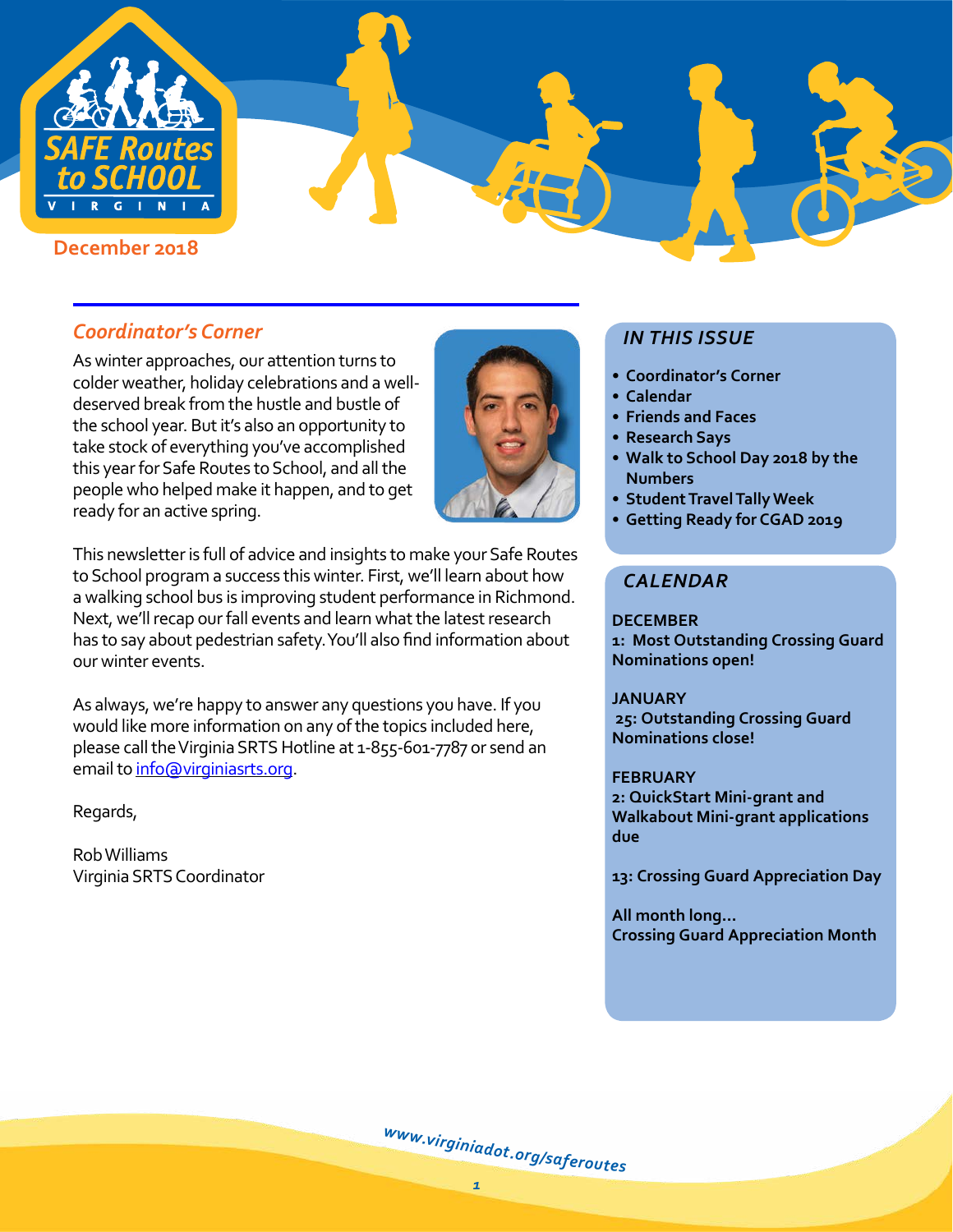# *Friends and Faces: Interview with Rachel Arrowsmith*

A walking school bus can give your students exercise, reduce traffic at pick-up and drop-off time, and teach kids independence. However, it can also improve attendance and academic performance. That's the lesson from Fairfield Court Elementary School in Richmond, one of the city's most disadvantaged schools, where Rachel Arrowsmith of Communities in Schools organized a walking school bus last spring. We talked to Rachel about her work:



*Rachel Arrowsmith (center) and students get ready to walk.*

### **Can you talk about Communities In Schools (CIS) and the work they do in Richmond?**

CIS is a nationwide nonprofit geared towards dropout prevention. Our main focus is to make sure that our students and families have what they need to succeed in school – basic stuff like backpacks or glasses, as well as connections to mental health resources.

As a site coordinator for Fairfield Court, I helped our administrators partner with Safe Routes to School. It started off with Walk to School Day, but I saw a need with school attendance. We have really high chronic absences at our school, it's approaching 30 percent. Tara FitzPatrick [from SRTS] introduced me to the walking school bus concept, and we worked together to create one here. The typical refrain is "We want to reduce pollution and reduce traffic," but for me, "I just want to get my kids to school."

#### **What are some of the challenges students face when walking to school?**

We're located in the East End of Richmond, which is a community that has some of the highest child poverty rates in the nation. Ninety-five percent of our students live in public housing. There are lots of factors that affect our kids that all trickle down, and we know poorer attendance is a symptom of other needs not being met.

Maybe the parents have to leave for work 30 or 45 minutes before the kid has to go to school, and the kid falls back asleep. Sometimes it's parental illness. Sometimes it's missing the school bus and there's no one to walk you to school.

### **How does the walking school bus work at Fairfield Court Elementary School?**

We identified a route and every morning from 8:20 to 8:50, we go door to door to the house of every single student identified as being chronically tardy or chronically absent or had some factor that made a challenge for them to get to school, like a parent with health issues.

I led the route every day; Tara FitzPatrick came some days and made sure we had all the supplies we needed: backpacks, umbrellas, ponchos, and signage. Also on the route were four teachers, one parent volunteer, and a volunteer from one of our school's nonprofit partners.

Virginia Safe Routes to School Newsletter - December 2018<br>2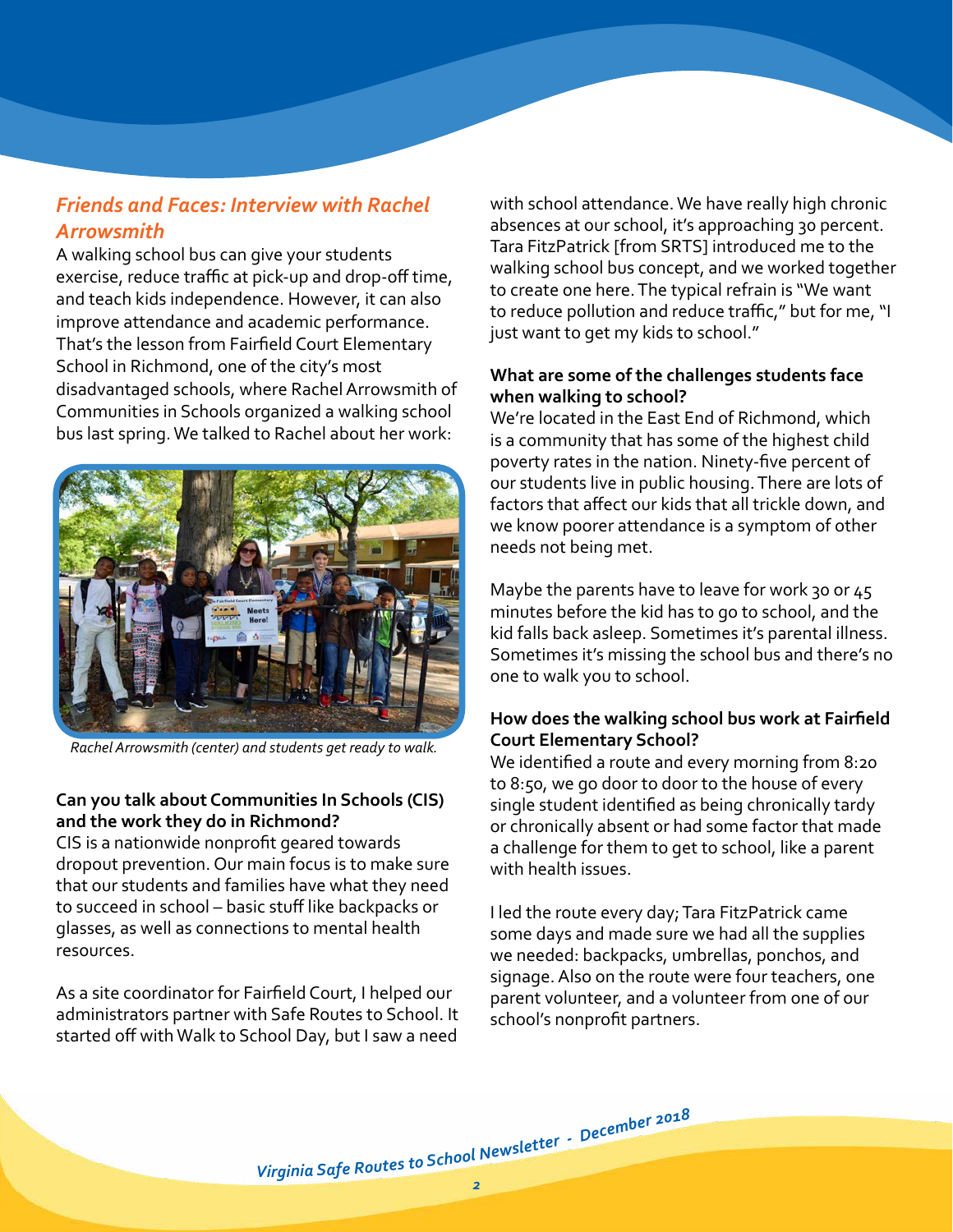The route served 19 students, and the kids embraced it. They were the ones knocking on doors, remembering the route, and the adults were just there to make sure they were safe. The students held each other accountable to show up and get to school on time.

### **How does the walking school bus benefit your students?**

We started the walking school bus in March 2018 and continued every day through the last day of school. In February, the 19 students we served had a combined 56 absences and 42 tardies. After one month, the absences decreased 77% and tardies decreased 62%.

One kid had tons and tons of tardies. After starting the walking school bus, he was the first kid to arrive to his classroom every morning, and his teacher was completely astonished. When he got his report card, he was so proud of himself! He had Ds and Cs in the previous quarters, now he had all As and Bs. I asked him, "What do you attribute that to?" And he said, "I was at school every day." It was cool for him to realize that getting to school every day matters!



*Students in the Fairfield Court walking school bus.*

## **What were the biggest challenges to implementing a walking school bus?**

When you're walking kids who are chronically tardy or chronically absent, the parents won't be able or willing to walk every day. Getting more parents involved is a goal we're continuing to work towards this school year. We knew we had to model it for our parents, so we walked with a couple of parents routinely with the hopes that it would become a community led initiative over time.

Meanwhile, we've gotten even more support from faculty. We ask teachers to do one day a week, and they've seen how successful it was and even volunteered time outside their contract hours.

#### **What do funding opportunities such as Safe Routes to School mean for your school?**

Safe Routes to School has provided us with all the materials to make the walking school bus possible. Tara helps lead things like Walk to School Day and Bike to School Day. She's worked with the Richmond City Health District (the health department) to organize a walkabout at Fairfield Court.

Tara also works closely with our teachers. This fall, we're going to be leading an eight-week small group activity for our fourth grade students to really practice bike safety skills, and she has provided the bikes, helmets, and other supplies for our students to use.

#### **What advice would you give to schools starting a walking school bus?**

This year, I have a new title at CIS, and am helping my colleagues at other East End schools launch walking school buses. It's an incredible opportunity to build community in the school.

Virginia Safe Routes to School Newsletter - December 2018<br>3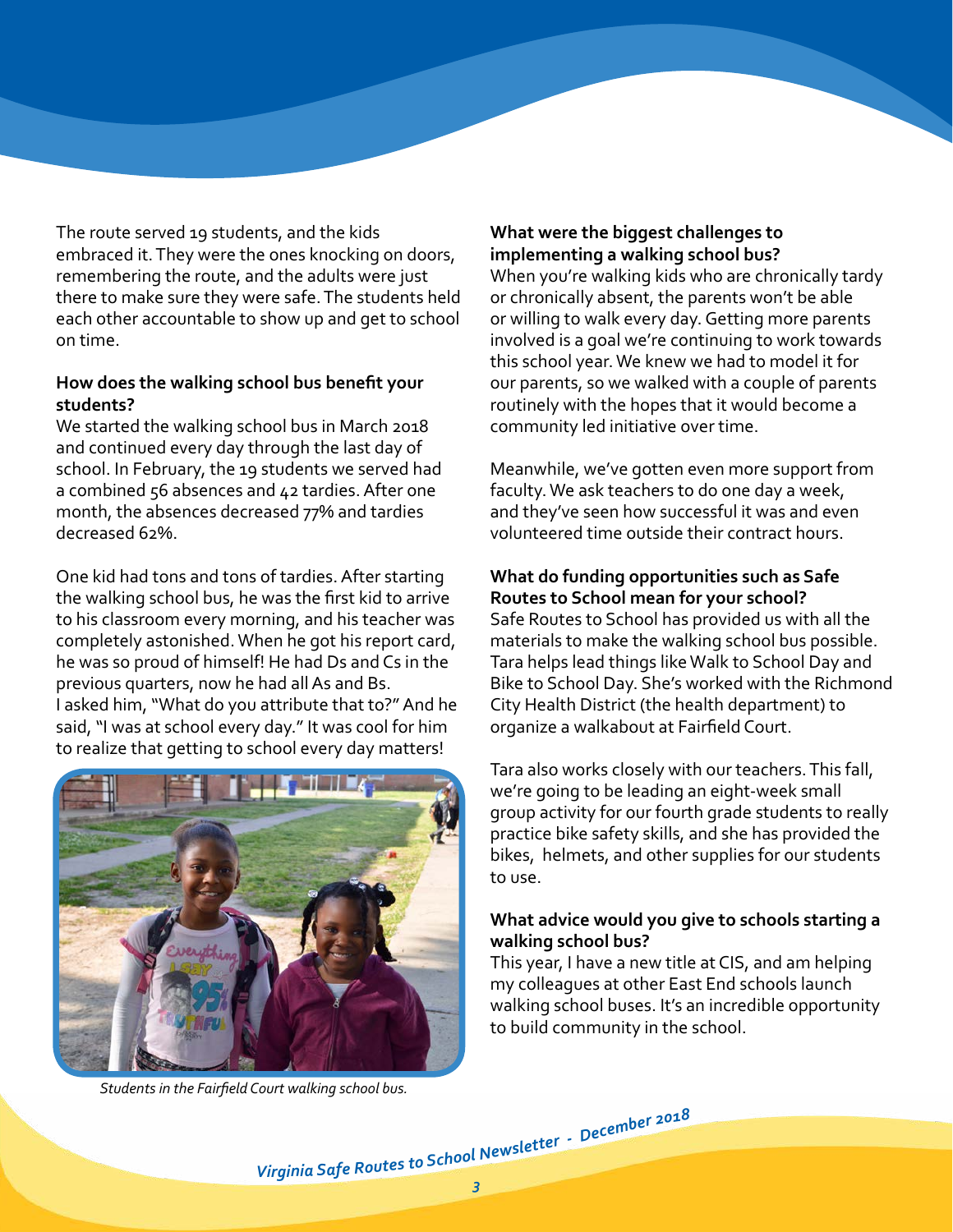

*Students in the Fairfield Court walking school bus.*

So much of the work that we do in schools, it's hard to measure the success. But the coolest thing about the walking school bus is there's so much immediate gratification. You know when a kid shows up for the walking school bus, you know when the kid shows up for school, and when they don't, you need to respond. It's so exciting to pull up the data each month and see the progress you're making.

One of the most encouraging things for me is that there was no incentive for the kids to participate, other than the relationships they built with each other and the community partners. It's all about relationships and consistency.

## *Research Says*

This time of year, students often leave for school before dawn and arrive home after dark. Providing adequate lighting on school walking and bicycling routes is a critical safety consideration. Good lighting helps drivers see students walking and biking, makes it easier for student walkers and bikers to detect hazards and obstacles, and enhances personal security.

The experience of Detroit, Michigan illustrates the value of good lighting for traffic safety. For decades the City neglected to maintain streetlights, and by 2014 roughly 40% were not working. Fatal pedestrian crashes had been climbing since 2010, particularly those occurring in dark, unlighted conditions, which peaked at 24 in 2012 and 2013. In 2014, the City began rebuilding the system, completing installation of 65,000 new LED lights in December 2016. The new lights have corresponded with a dramatic decrease in pedestrian fatalities, from 47 in 2015 to 28 in 2017. The decrease has been even more dramatic in the case of pedestrian fatalities occurring in dark, unlighted conditions, which dropped from 24 in 2013 to 1 in 2016 and 2017. [Click here for more](http://detroitgreenways.org/detroit-public-lighting-improvements-reducing-pedestrian-fatalities/).

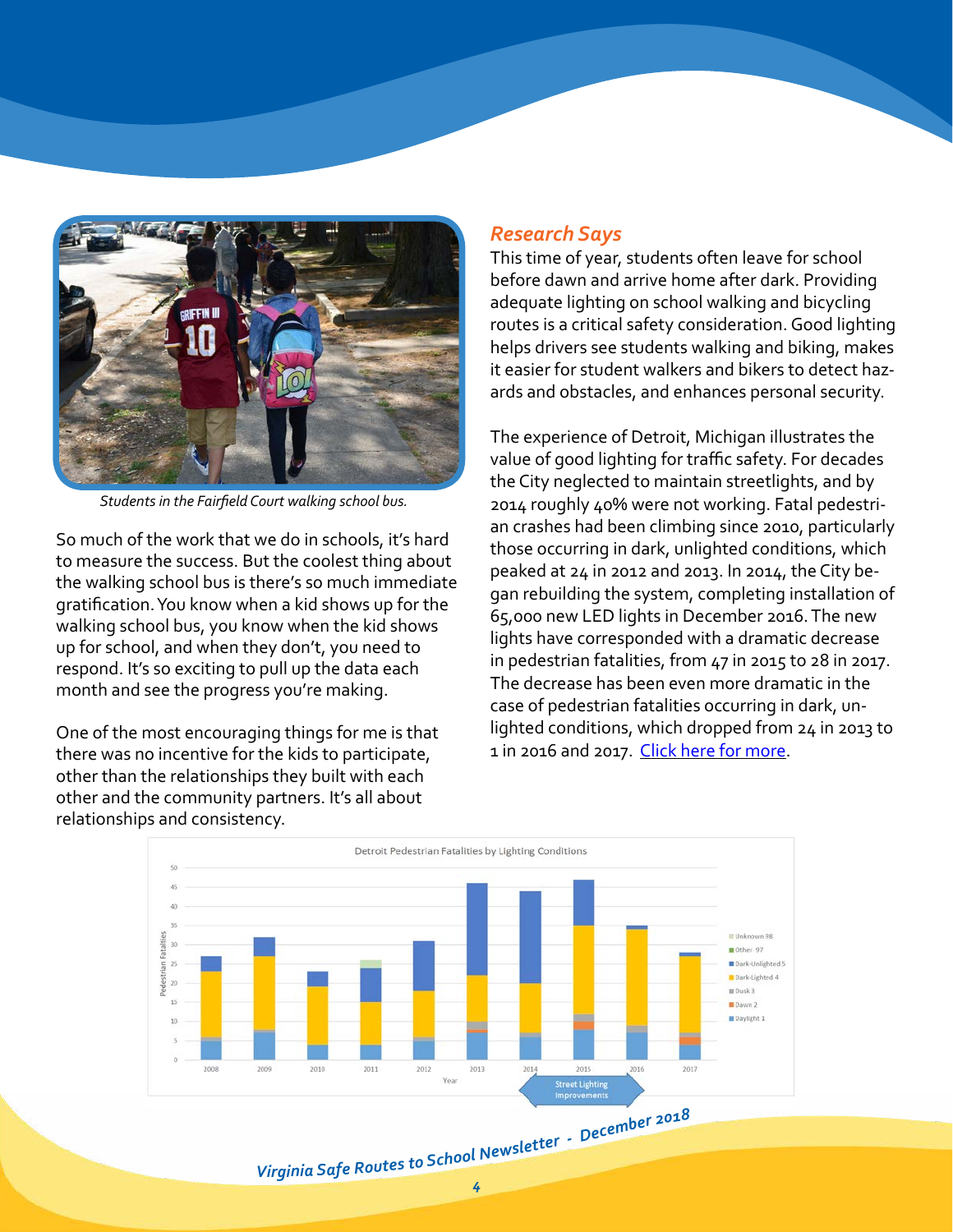What does this mean for Safe Routes to School programs? It is easy to overlook lighting conditions when the days are long, but when daylight hours start to dwindle, inadequate lighting conditions become more apparent. Use this time as an opportunity to go out and assess lighting conditions around your school and on school walking and bicycling routes. If you find gaps in lighting, work with your school community to bring them to the attention of the relevant authority, whether it be the local public works department, the school division, or some other entity.

Regardless of lighting conditions, it's important to communicate to drivers that they should drive slowly and cautiously near the school and on student walking and bicycling routes, especially when it's dark out. It's also important to communicate to students and parents about what they can do to enhance their visibility has they walk and bicycle to school. For stu-

dent bicyclists, this means a white headlamp on the front of the bike and a red reflector and/or taillight, [as required under Virginia law](http://www.virginiadot.org/programs/bikeped/laws_and_safety_tips.asp). Wearing bright colors and reflective clothing can also help pedestrians and bicyclists be more visible to drivers in low-light or dark conditions.

# *Walk to School Day 2018 by the Numbers*

The number of Virginia schools participating in Walk to School Day broke another record this year. We exceeded our goal of 350 events with a final total of **364**! Virginia events accounted for 6 percent of the national total, and California was the only state with more events.

It's certainly been an impressive fall, and we're looking forward to more record-breaking participation in other SRTS events such as [Crossing Guard Apprecia](http://www.virginiadot.org/programs/srsm_crossing_guard_appreciation_day.asp)[tion Day](http://www.virginiadot.org/programs/srsm_crossing_guard_appreciation_day.asp) (February 13, 2019) and [Bike to School Day](http://www.virginiadot.org/programs/srsm_national_bike_to_school_day.asp) (May 8, 2019).